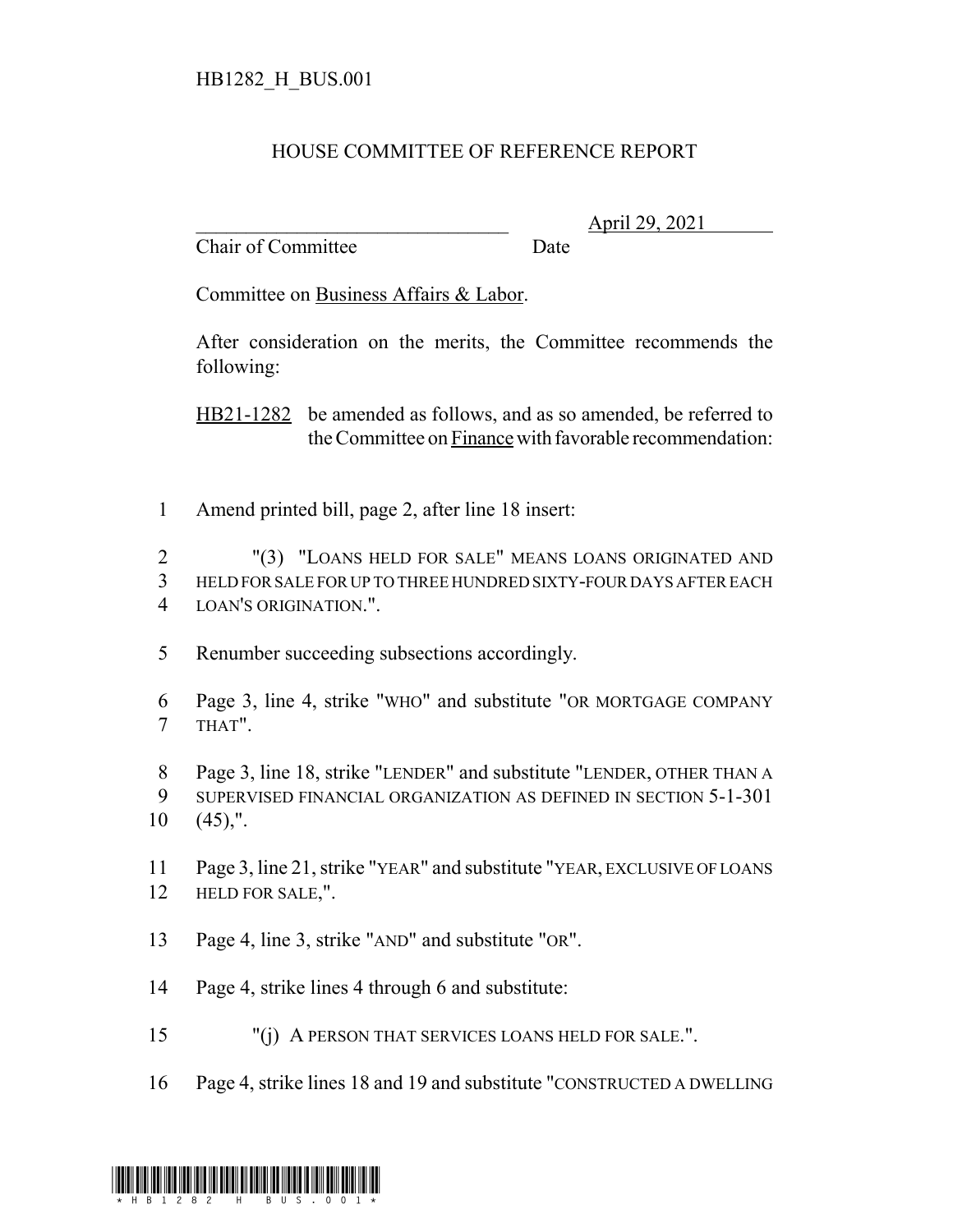- AS DEFINED BY SECTION 5-1-301 (18).".
- Page 7, after line 19 insert:

 "(3) ALL FINANCIAL RESPONSIBILITY REQUIREMENTS OF THIS ARTICLE 21 SHALL BE PRESUMED TO BE MET IF A MORTGAGE SERVICER IS CURRENTLY APPROVED TO SERVICE LOANS BY THE FEDERAL NATIONAL MORTGAGE ASSOCIATION, FEDERAL HOME LOAN MORTGAGE CORPORATION, OR GOVERNMENT NATIONAL MORTGAGE ASSOCIATION OR IF IT MEETS PRUDENTIAL STANDARDS ESTABLISHED BY THE CONFERENCE OF STATE BANK SUPERVISORS.".

Page 8, strike lines 9 through 12 and substitute:

 "(b) THE ADMINISTRATION MAY INITIATE AN INVESTIGATION OR EXAMINATION WHERE THERE IS REASON TO BELIEVE THAT THERE IS A POTENTIAL VIOLATION THAT RISKS CONSUMER HARM, WHERE A PERSON WHO MAY BE SUBJECT TO THIS ARTICLE 21 MAY HAVE FAILED TO NOTIFY THE ADMINISTRATOR, OR BASED ON A SUBSTANTIATED COMPLAINT. THE ADMINISTRATOR MAY".

- Page 10, strike lines 23 through 27.
- Page 11, strike lines 1 through 13.
- Renumber succeeding C.R.S. sections accordingly.
- Page 12, line 17, strike "5-21-111," and substitute "5-21-110,".
- Page 13, line 8, after "**administrator.**" insert "(1)".
- Page 13, line 15, strike "5-21-111." and substitute "5-21-110.".
- Page 13, line 19, after the period add "WHEN DETERMINING WHETHER TO SEEK PENALTIES UNDER THIS SECTION, THE ADMINISTRATOR SHALL CONSIDER WHETHER THE FEDERAL CONSUMER FINANCIAL PROTECTION BUREAU HAS IMPOSED PENALTIES ON THE SAME SERVICER FOR THE SAME VIOLATION, IN ORDER TO AVOID DUPLICATIVE PENALTIES.".
- Page 13, after line 19 insert: